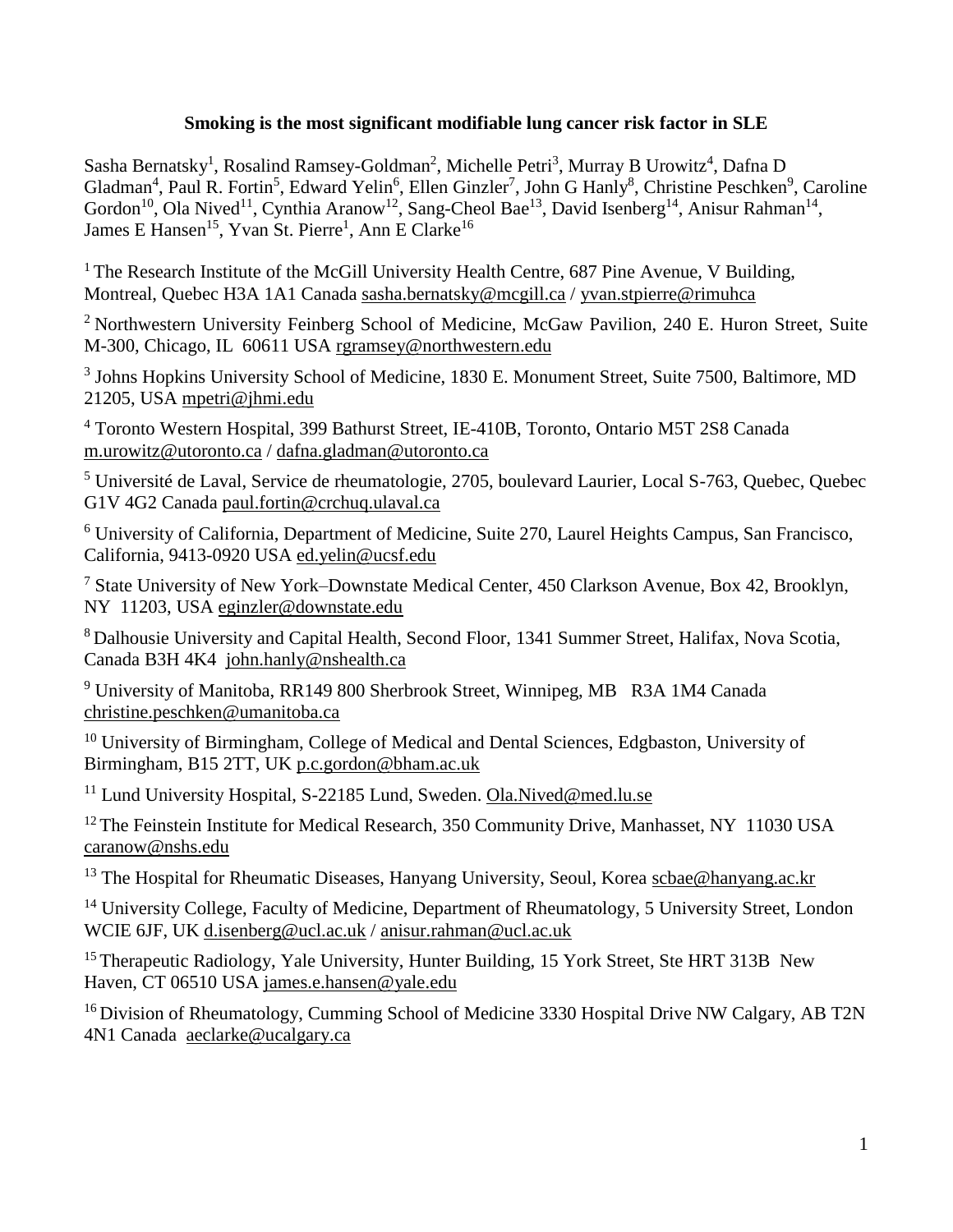**Conflict of interest:** The authors declare no conflict of interest.

**Funding:** This work was supported by the National Institutes of Health [grant number 43727] and the CIHR. The Johns Hopkins SLE cohort research activities are funded by the NIH AR grant #43727. The Montreal SLE cohort research activities are funded by the Singer Family Fund for Lupus Research. Dr. Bernatsky is the recipient of a senior career award from Fonds de recherche du Québec-Sante. Dr. Fortin is the recipient of a Canada Research Chair. The Northwestern SLE cohort is supported by NIH AR grant # 066464. The Birmingham UK lupus cohort has been supported by Lupus UK and the Birmingham NIHR/Wellcome Trust Clinical Research Facility. The Korea lupus cohort was supported in part by unrestricted grant Hanyang University 201600000001387.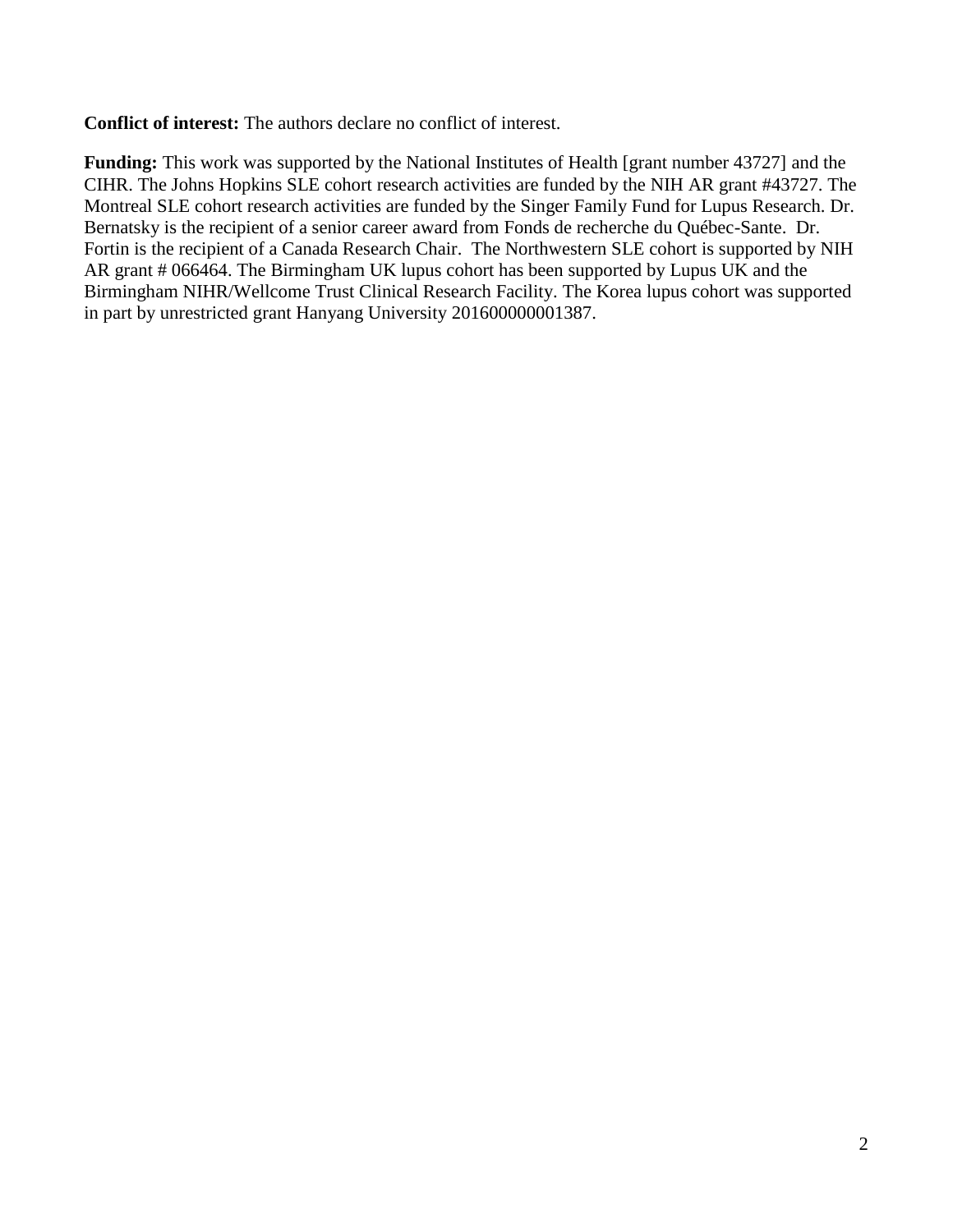**Objective**: To assess lung cancer risk in SLE, relative to demographics, drug exposures, smoking, and disease activity.

**Methods:** We analyzed data from 14 SLE cohorts. We calculated adjusted hazard ratio (HR) estimates for lung cancer in SLE, relative to demographics, smoking, time-dependent medication exposures, and cumulative disease activity (mean adjusted SLE Disease Activity, SLEDAI, scores). This project was approved by the ethics boards of all participating institutions, including the institutional review board of the McGill University Health Centre. The ethics approval Number for the Cancer Risk study is GEN-06- 031.

**Results:** Within these 14 SLE cohorts, 49 incident lung cancers occurred. Among lung cancer cases, 59.0% were in the highest SLEDAI quartile at baseline versus 40.8% of lung-cancer free SLE controls. The vast majority (84.2%) of SLE lung cancer cases were ever-smokers at baseline, versus 40.1% of those without lung cancer. In adjusted models, the principal factors associated with lung cancer were ever smoking (at cohort entry) and current age. Estimated adjusted effects of all drugs were relatively imprecise but did not point towards any drug exposures as strong lung cancer risk factors.

**Conclusion**: We saw no clear evidence for drugs as a trigger for lung cancer risk in SLE, although drug risk estimates were relatively imprecise. Smoking may be the most significant modifiable lung cancer risk factor in SLE.

**Abstract word count:** 185

## **Manuscript word count:** 1794

**Key words:** Lung cancer, systemic lupus, SLE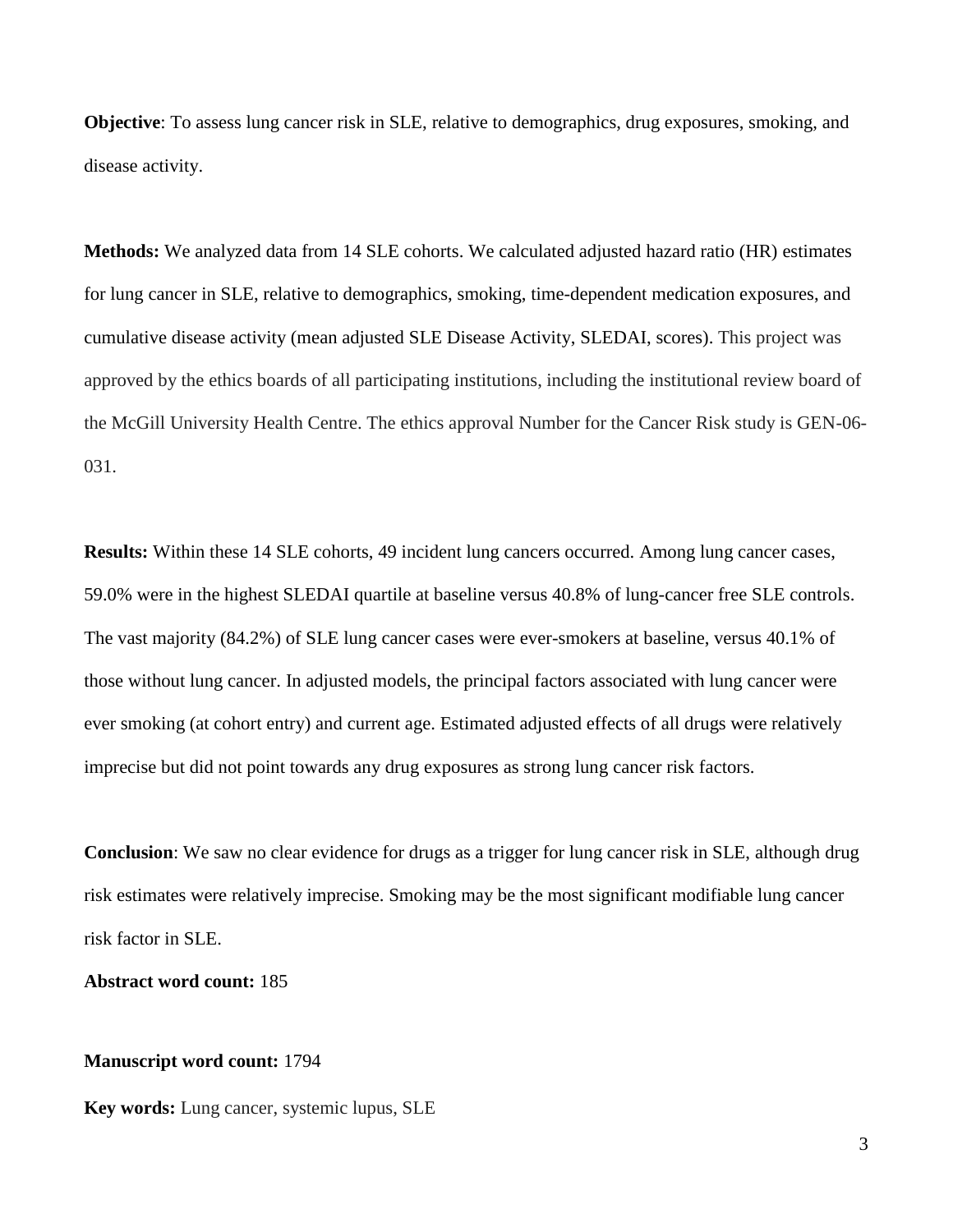### **Introduction:**

Recent data have highlighted the increase in cancer in SLE over-all; lung cancer specifically is 30-50% more common in SLE patients than their sex and age-matched counterparts.<sup>1</sup> Our objective was to assess lung cancer risk in SLE, comparing SLE patients with and without lung cancer regarding demographics, drug exposures, and disease activity.

## **Materials and Methods:**

Since approximately 2000, we have been working with investigators from the Systemic Lupus International Collaborating Clinics (SLICC) and other research networks, to further elucidate cancer risk in SLE. The current cohort analysis of lung cancer risk factors is based on 14 centres that were able to provide detailed information on drug use, disease activity, and other factors. These centres were Canadian (Halifax, Calgary, Montreal, Toronto, Winnipeg), American (Baltimore, Chicago, two in New York, San Francisco) centres abroad (Birmingham and London UK, Sweden, and Seoul Korea). At all these centres, cancer cases were determined on the basis of linkage of the patients to the appropriate tumor registries. We used Cox proportional hazards regression to calculate the hazard ratio (HR) for lung cancer risk in SLE, relative to their exposure in terms of demographics (sex, race/ethnicity, and age, as a continuous time-dependent variable), smoking status, and time-dependent medication exposures.

We also adjusted for time-dependent cumulative disease activity, captured using mean adjusted SLE Disease Activity Index (SLEDAI) scores, which involve calculating the area under the curve between two SLEDAI scores as the average of the values at those two visits, multiplied by the length of time between the two visits. All the calculated areas are then summed, and divided by the total length of the time period. The adjusted mean SLEDAI has the same units as SLEDAI, and is interpreted in the same way. The adjusted mean SLEDAI has been shown to be a valid measure of cumulative SLE activity over time<sup>2</sup>. To aid in interpretation, the mean adjusted SLEDAI score was categorized within quartiles. At one centre (University of California San Francisco), disease activity was captured only with self-report items.<sup>3</sup> Thus at this centre the variable for cumulative SLE disease activity was similarly categorized within quartiles. The time-dependent disease activity in our model reflected whether or not a patient had reached the highest quartile of cumulative disease activity. We also controlled for any prior record of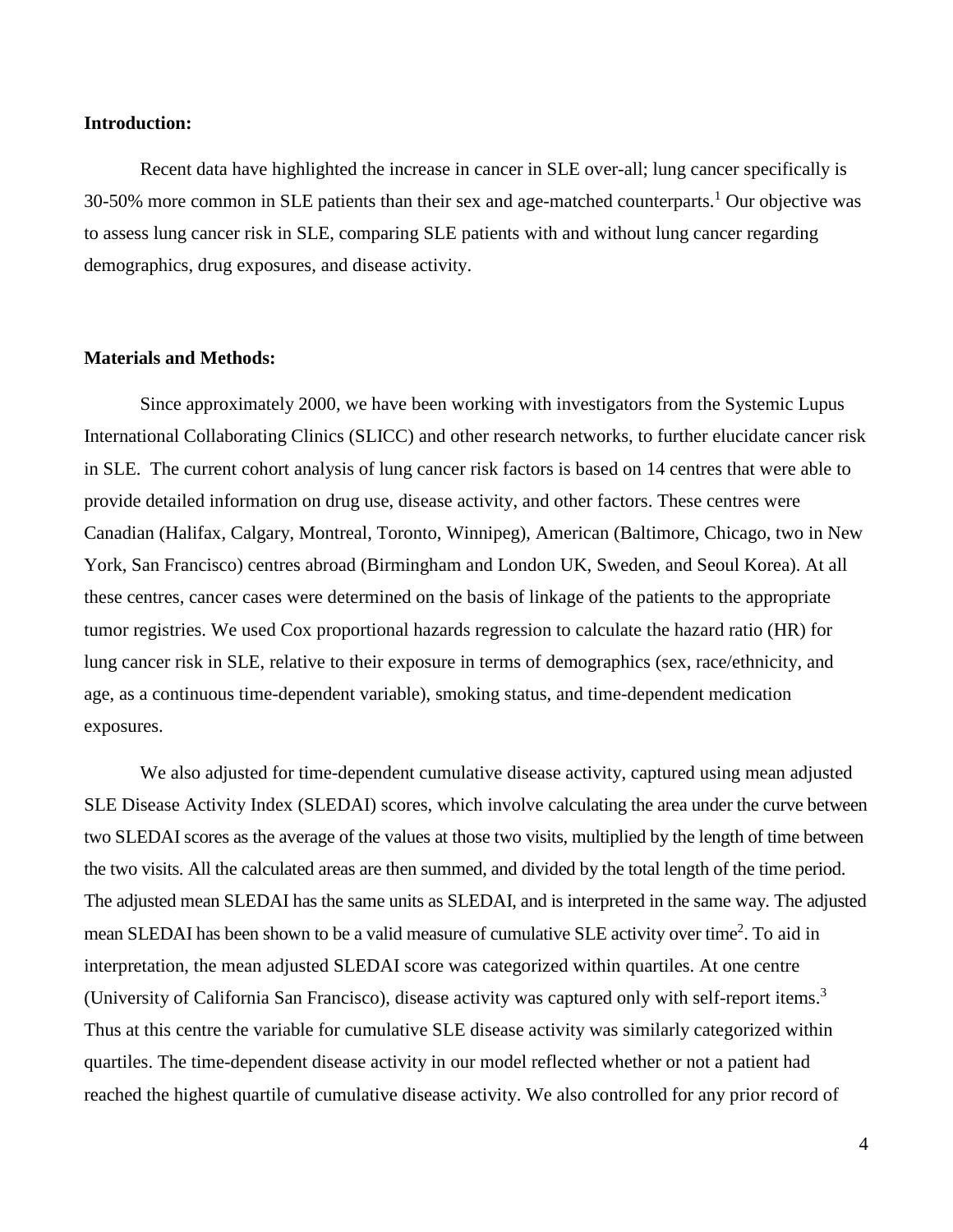pulmonary fibrosis, based on the SLICC/ACR Damage Index, using a dichotomous time-dependent variable. This was done since it has been suggested that pulmonary fibrosis may predispose to lung cancer.<sup>4</sup>

Time zero for the observation interval was SLE diagnosis, so that our analyses adjusted for SLE duration (with left-censoring for the time from SLE diagnosis to cohort entry, when relevant, to avoid immortal time bias<sup>5</sup>). The use of SLE duration as the time axis was chosen because our earlier work suggested that cancer risk in SLE depends on SLE duration, in a non-linear way.<sup>1</sup> However, we did perform a sensitivity analysis where age was the time axis (and SLE duration was a model covariate).

We included lung cancers occurring after entry into the lupus cohort and up to the time of cohort exit (defined by death, cancer event, or date of last visit). Patients who developed a cancer other than lung cancer during the observation interval, were right-censored at that time.

Additionally, a sub-analysis was also performed for 6 centers where more precise, timedependent data on smoking exposure had been collected (Sweden, San Francisco, Montreal, Halifax, Toronto and Winnipeg), in order to measure the effect of smoking intensity (in terms of a dose-effect of pack-years). Those analyses included 11 cases of lung cancer and 724 cancer-free subjects.

#### **Results:**

Across all the SLE cohorts that participated in our study, 49 new lung cancer cases occurred and were included in our analyses. Compared to SLE controls without cancer (Table 1), persons with SLE with lung cancer cases were more likely to be white (84.8% versus 61.8% in non-lung cancer SLE controls), older at cohort entry (mean 51.2 and median 52.2 years; versus mean 38.2, median 36.8 years in controls) and male (20.4% of lung, 95% CI 10.2, 34.3 versus 9.2%, 95% CI 8.4, 10) of the remaining cohort). At cohort entry, the mean disease duration was similar, while the median disease duration in lung cancer cases was 1.1 years, versus 3.1 years in SLE patients that did not develop cancer. The vast majority (84.2%) of the lung cancer cases in SLE were ever-smokers at baseline, versus 40.1% of the SLE patients who did not develop lung cancer.

Among lung cancer cases, 59.0% had high disease activity (that is, a disease activity within the highest quartile) at baseline (95% confidence interval, CI 42.1,74.4%), in contrast to only 40.8% (95%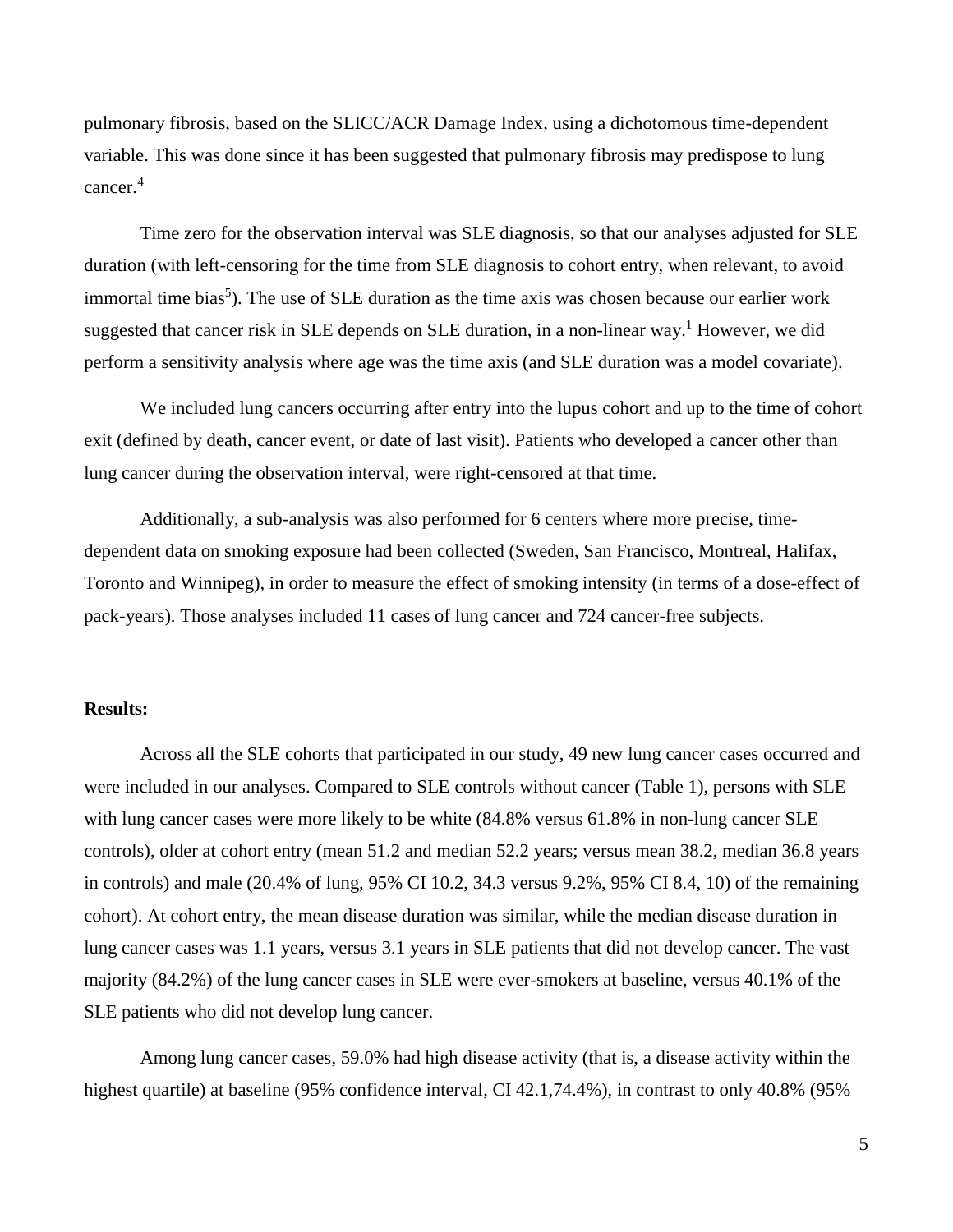CI 39.4, 42.3) of SLE patients that went on to remain free of lung cancer. The average SLE duration at time of lung cancer diagnosis was 14.2 years.

Regarding the medication profiles in the SLE patients who developed lung cancer versus those who did not, none of the patients had been exposed to cyclophosphamide prior to a lung cancer. In both univariate and adjusted models (Table 2), the principal factors associated with lung cancer risk were ever smoking (at cohort entry) and current age. There was no definitive evidence for greater cancer risk in SLE patients with higher cumulative disease activity over time. The estimated adjusted effects of all drugs were relatively imprecise. In a sensitivity analysis using age as the time axis, the results were similar.

In the sub-analyses, based on centers where pack-years had been measured, for smokers at cohort entry who went on to develop lung cancer, the median number of pack-years of smoking accumulated at baseline was 25 (mean 28.2, 95% CI 11.1, 45.2) pack-years, versus 8 (mean 11.9, 95% CI 10.9, 12.9) for smokers who remained cancer-free ( $n = 724$ ). Adjusting for current age, there was an increase in the HR of lung cancer equal to 1.04 (95% CI 1.02, 1.05) for each additional pack-year.

#### **Discussion:**

Cancer is an important outcome for SLE patients<sup>6</sup>. In our analyses, we saw no clear evidence for drugs as a trigger for lung cancer risk in SLE, although drug risk estimates were relatively imprecise. It is worth noting in particular that none of the lung cancer cases had a history of cyclophosphamide exposure. Smoking appeared to be the most significant modifiable lung cancer risk factor in SLE. Among lung cancer cases, 59.0% were in the highest SLEDAI quartile at baseline versus 40.8% of SLE patients that remained lung-cancer free. Adjusted analyses were consistent with a possible trend for greater cancer risk in subjects within the highest quartile of SLE activity but the confidence interval for both the unadjusted and adjusted HR estimates included the null value. In our sample, detailed smoking exposure was only available on 11 lung cancer patients and 724 controls. Fortunately, we were still able to show the expected dose-related effects, in this subgroup analysis."

Lung cancer is one of the most common malignancies in the general population, and the five-year survival associated with advanced stages of this disease is poor. Lung cancer is in fact the second most common lung cancer to occur in SLE. Patients with SLE are at greater risk not only for developing lung cancer, but also for dying from it; previous analyses have suggested a standardized mortality ratio for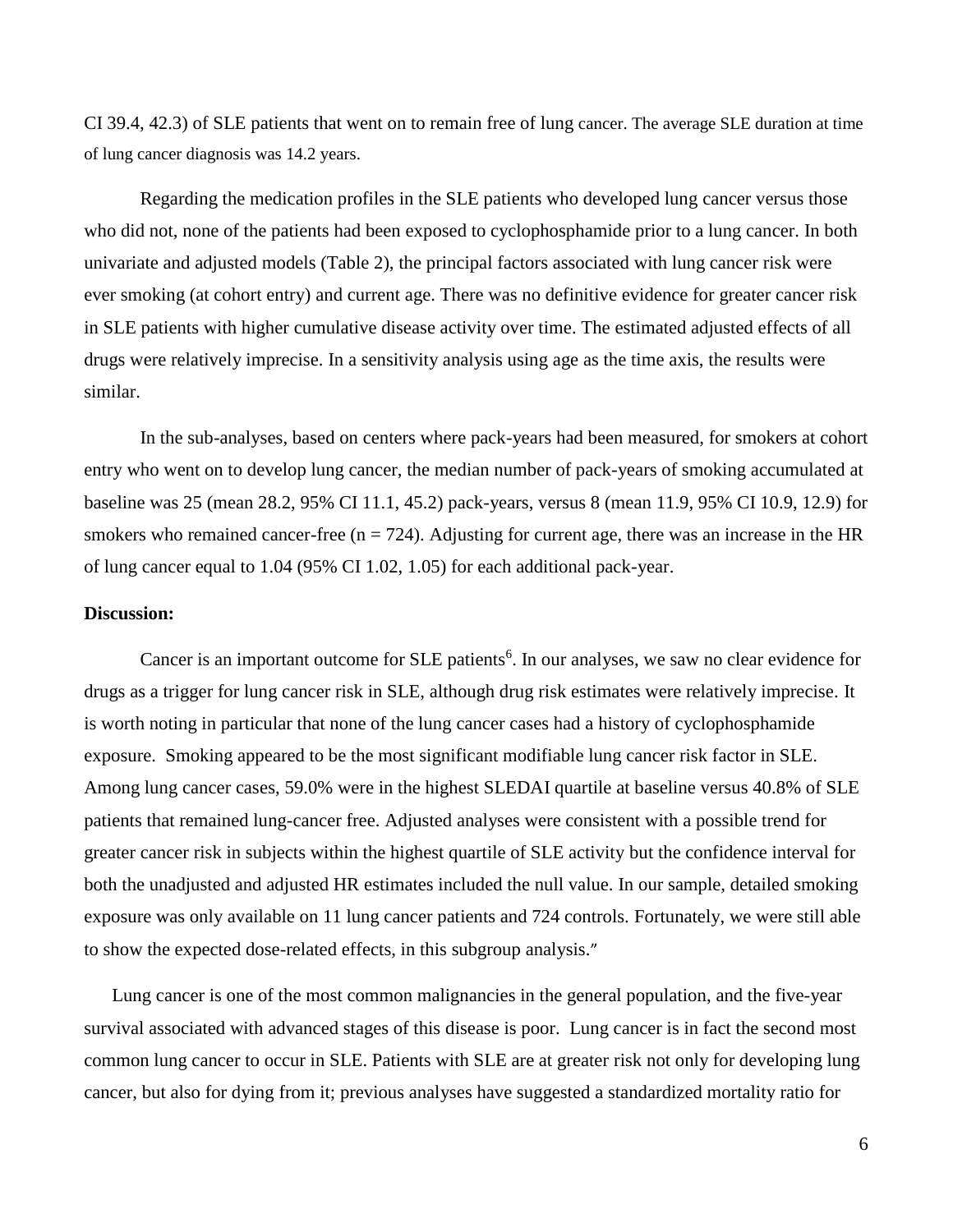lung cancer of 2.3 (95% CI 1.6–3.0) in SLE versus the general population.<sup>7</sup> It is thus very important to understand what drives lung cancer risk in systemic autoimmune rheumatic diseases such as SLE. According to data published by the SEER, adenocarcinoma is the most frequent histologic type of lung cancer in women and men (41% and 33%, respectively), followed by squamous cell carcinoma (15% and 24% in women and men respectively)<sup>8, 9</sup>. The remaining types (large cell, small cell and others) are roughly equal in males and in females (representing about 45% of the remaining cancer types. In the predominantly female SLE population, we have previously published that adenocarcinoma was indeed the most common carcinoma, making up half of the lung cancers in SLE, in males and in females. Squamous cell carcinoma was also the second most common histology type, and made up 27% of the lung cancer histology in female SLE patients, and 17% of the lung cancer histology in male patients. The percentage of squamous cell carcinomas in females with SLE is higher than the percent of this histologic type in general population of female lung cancers (15%; the 95% confidence interval for the difference between proportions is -0.02, 0.27 and thus just scarcely includes the null value). It is interesting that in our prior publication of lung cancer histology in SLE, there were no large cell lung cancers noted, while about 9% of lung cancers in the general population are large-cell carcinoma.

In the general population, small cell and squamous cell carcinomas are nearly always associated with smoking<sup>10</sup>. Squamous cell carcinoma rates have been declining in males but gradually increasing in females, possibly related to the increasing number of females that smoked after the  $1950 \text{ s}^{11}$ . A recent study published by the National Cancer Registry of Ireland calculated that from 1994 to 2009 the incidence of squamous cell lung carcinoma in women has increased by 1.3% annually. However, at the same time, the incidence of adenocarcinoma in women has increased by even more  $(6.5\%)$  annually<sup>12,13</sup>. Thus, it is intriguing that there should be a higher than expected number of squamous cell cancers in female SLE patients, while the percentage of adenocarcinoma in SLE seems to be what is expected.

We have recently reviewed the evidence to guide cancer screening in  $SLE<sup>14</sup>$ . There are no original research studies directly comparing cancer screening strategies in SLE, and most authors recommend that SLE patients adhere to general population screening measures Interestingly, the US Preventive Services Task Force recommended annual low-dose computed tomography of the chest for adults aged 55 to 80 years who have a 30 pack-year smoking history and currently smoke or have quit within the past 15 years (based on Grade B evidence)<sup>15</sup>. Admittedly, this has been contested by the American Academy of Family Physicians. Still, evidence suggests that women may be more susceptible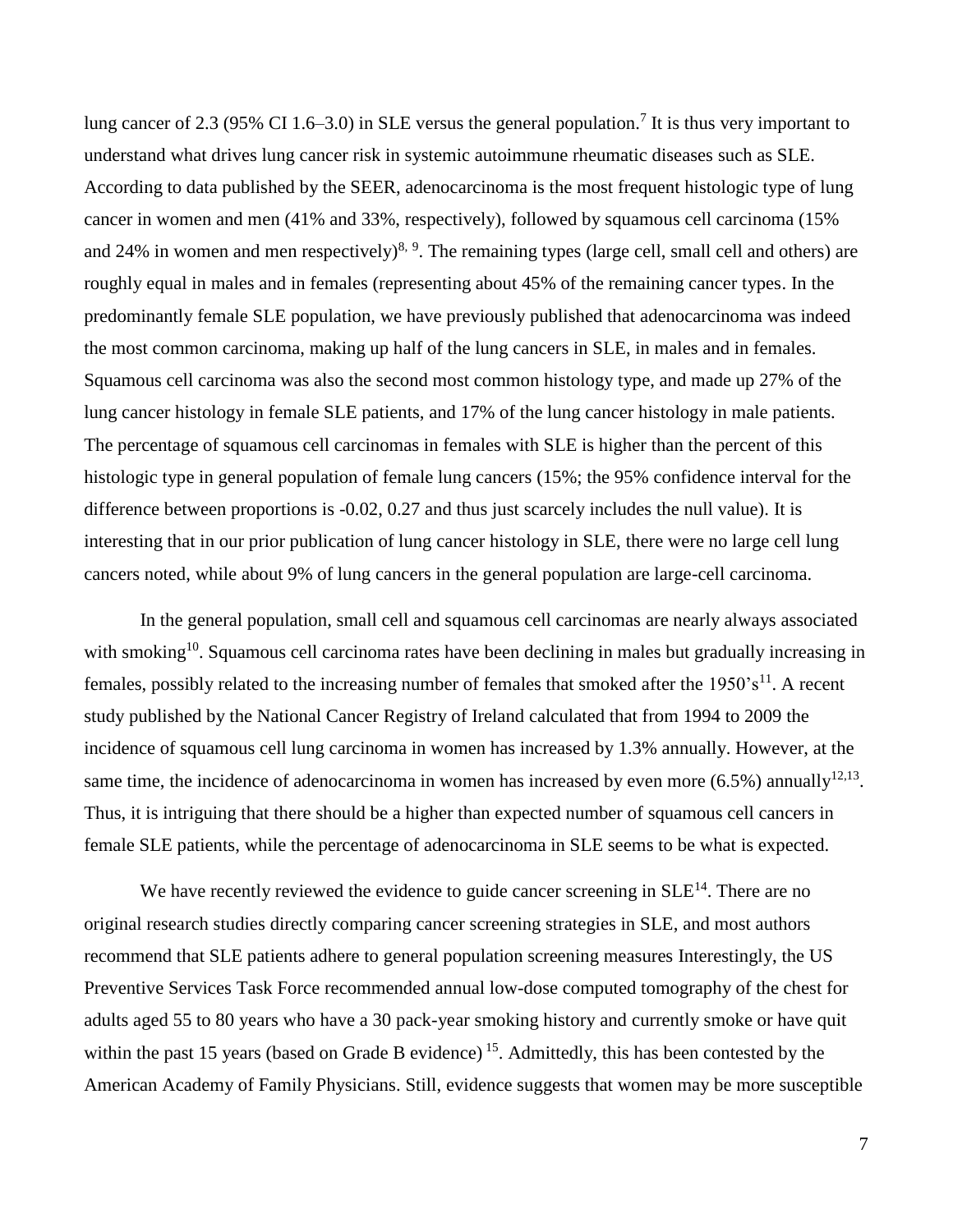to the carcinogenic effects of smoking versus men.<sup>16</sup> It seems reasonable that SLE patients with the specified smoking history follow local recommendations for cancer screening; this decision could be made by the patients' primary care doctor, who is generally in charge of cancer screening. Regardless of screening, emphasizing the importance of smoking cessation in SLE is critical.

In conclusion, smoking appears to be the most significant modifiable risk factor for lung cancer in SLE. For obvious reasons, those who care for SLE patients should continue to actively counsel tobacco cessation in patients who smoke. Additional studies may also help determine the relative distribution of stages of lung cancer in SLE and understand the reason for the increased mortality risk from lung cancer in SLE.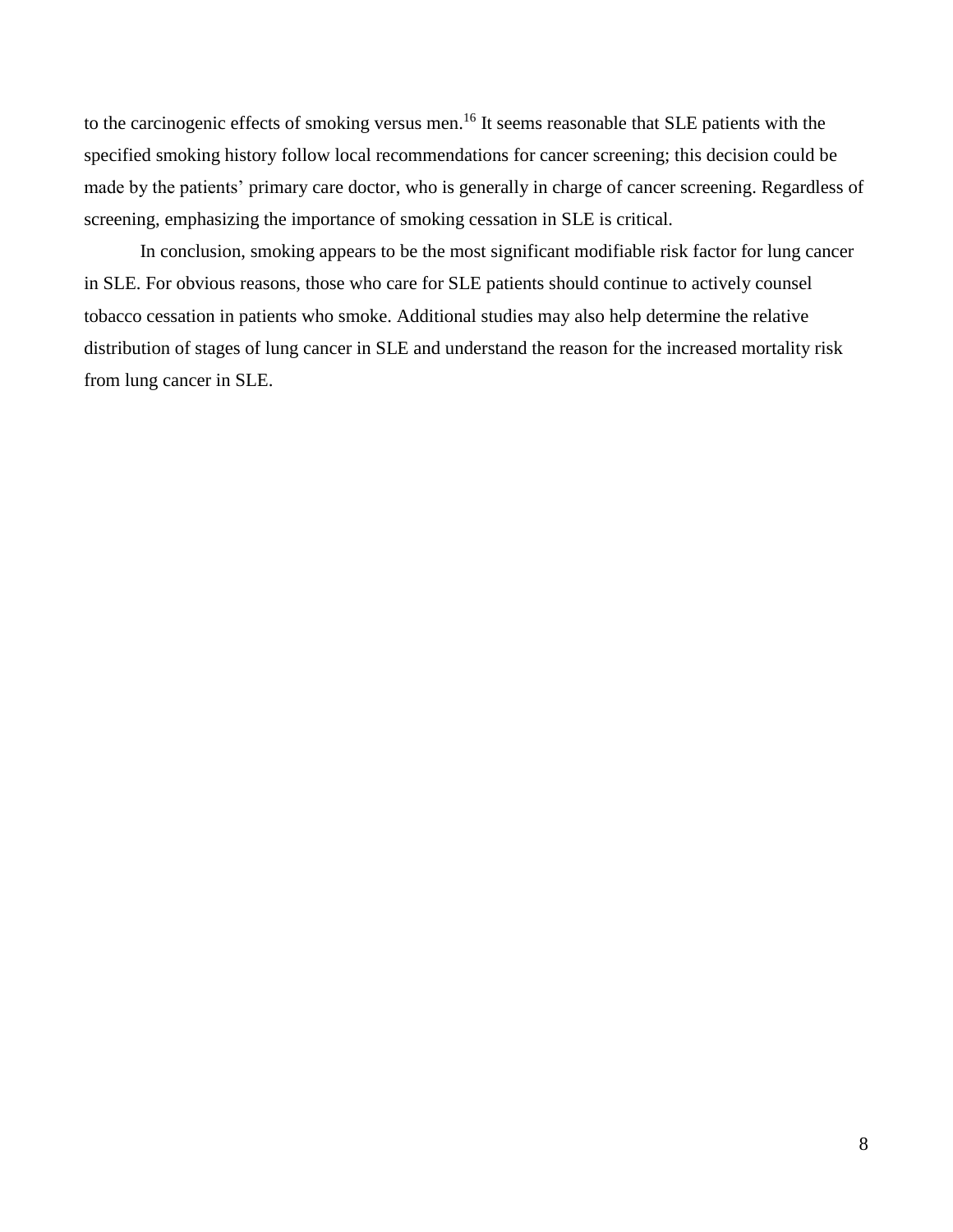**Acknowledgements:** This work has been funded by the CIHR and NIH. The Johns Hopkins SLE cohort research activities are funded by the NIH AR grant #43727. The Montreal SLE cohort research activities are funded by the Singer Family Fund for Lupus Research. Dr. Bernatsky is the recipient of a senior career award from Fonds de recherche du Québec-Sante. Dr. Fortin is the recipient of a Canada Research Chair. The Northwestern SLE cohort is supported by NIH AR grant # 066464. The Birmingham UK lupus cohort has been supported by Lupus UK and the Birmingham NIHR/Wellcome Trust Clinical Research Facility. The Korea lupus cohort was supported in part by unrestricted grant Hanyang University 201600000001387.